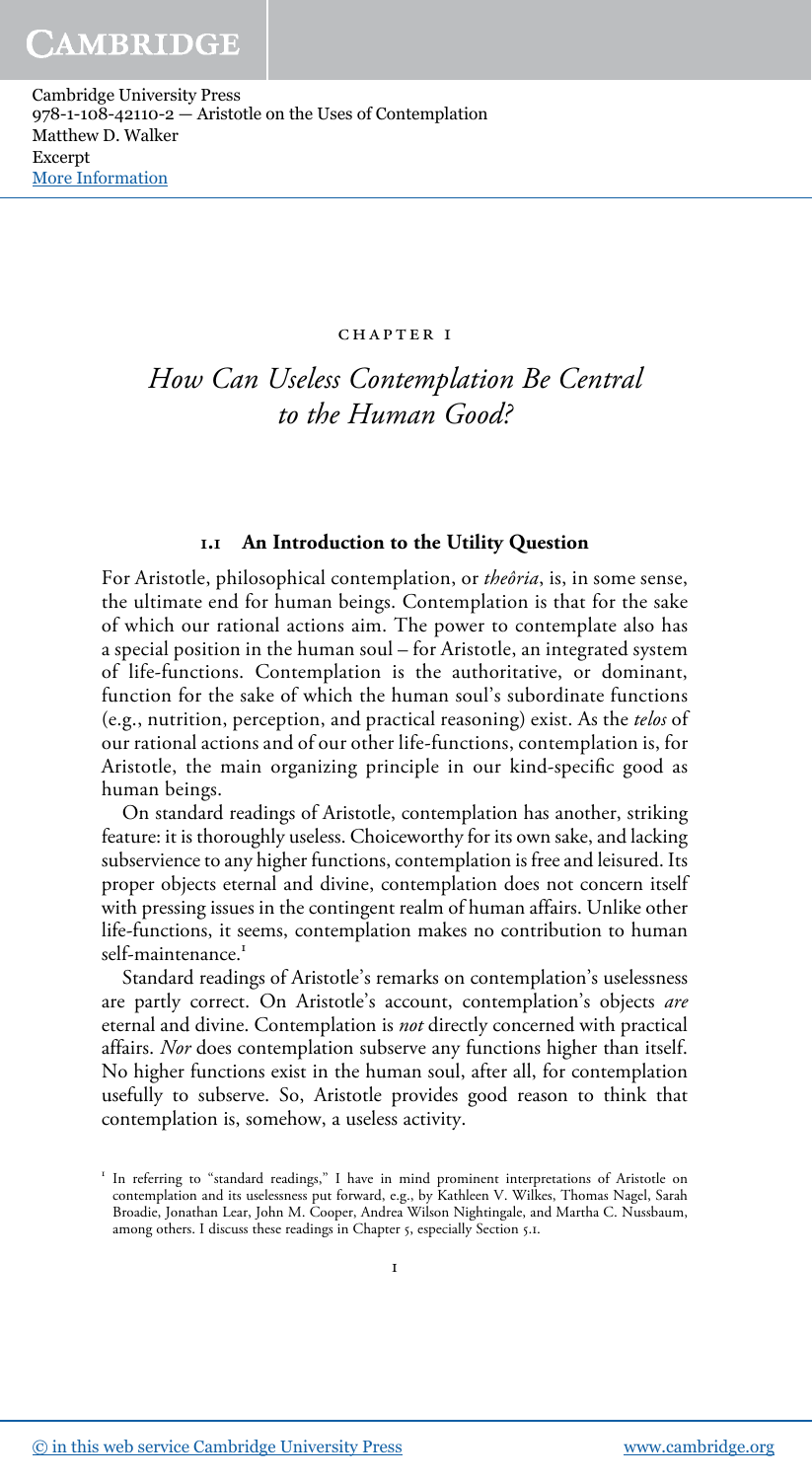2 Aristotle on the Uses of Contemplation

But consider some of Aristotle's other views. Nature, Aristotle insists repeatedly, does nothing in vain. Perishable living organisms possess only useful parts and functions, which benefit their lives as whole. In particular, the authoritative functions of plants and nonhuman animals both characterize the lives of these organisms and constitute a useful means by which these organisms maintain themselves. Such functions are authoritative by guiding and directing the lives – and self-maintenance – of such organisms. Plants and nonhuman animals *live by* these functions. In doing so, such perishable organisms maintain and activate themselves as the kinds of organisms they are. Such organisms thereby approximate the eternal persistence and activity of Aristotle's god, the Prime Mover.

By construing contemplation as altogether useless for human selfmaintenance, then, standard readings have unattractive implications. Contemplation, on such readings, proves both troublingly inert and detached from the rest of human life. On such readings, Aristotle's remarks on contemplation stand in worrisome tension with the core commitments of his natural teleology. Aristotle's defense of the contemplative life, such readings imply, conflicts with his view that nature supplies organisms only with useful parts and functions – parts and functions that conduce to an organism's self-maintenance and enable the organism, as far as possible, to approximate god's imperishable, active way of being. Standard readings, in short, render Aristotle's account of the human good strangely discontinuous with his general account of the good for living organisms.

And standard readings leave us with questions. If contemplation offers no benefits for maintaining the whole system of psychic functions constitutive of the human soul, then why, on Aristotle's view, should human beings ever possess the power to contemplate in the first place? Does nature not operate in vain by providing human beings with useless contemplative capacities? Instead of benefitting human beings, might not such capacities count instead as psychic appendages that waste resources, and interfere with functions, necessary for our self-maintenance? If contemplation does not guide or direct our other life-functions, how – if at all – is it authoritative within the human soul?

One might hold, of course, that contemplation is simply the best activity in which we can engage. Hence, one might infer, when nature supplies us with contemplative powers, nature does not work in vain. And that inference could well turn out to be sound. But on Aristotle's view, I contend, that will be so only on the condition that contemplation fully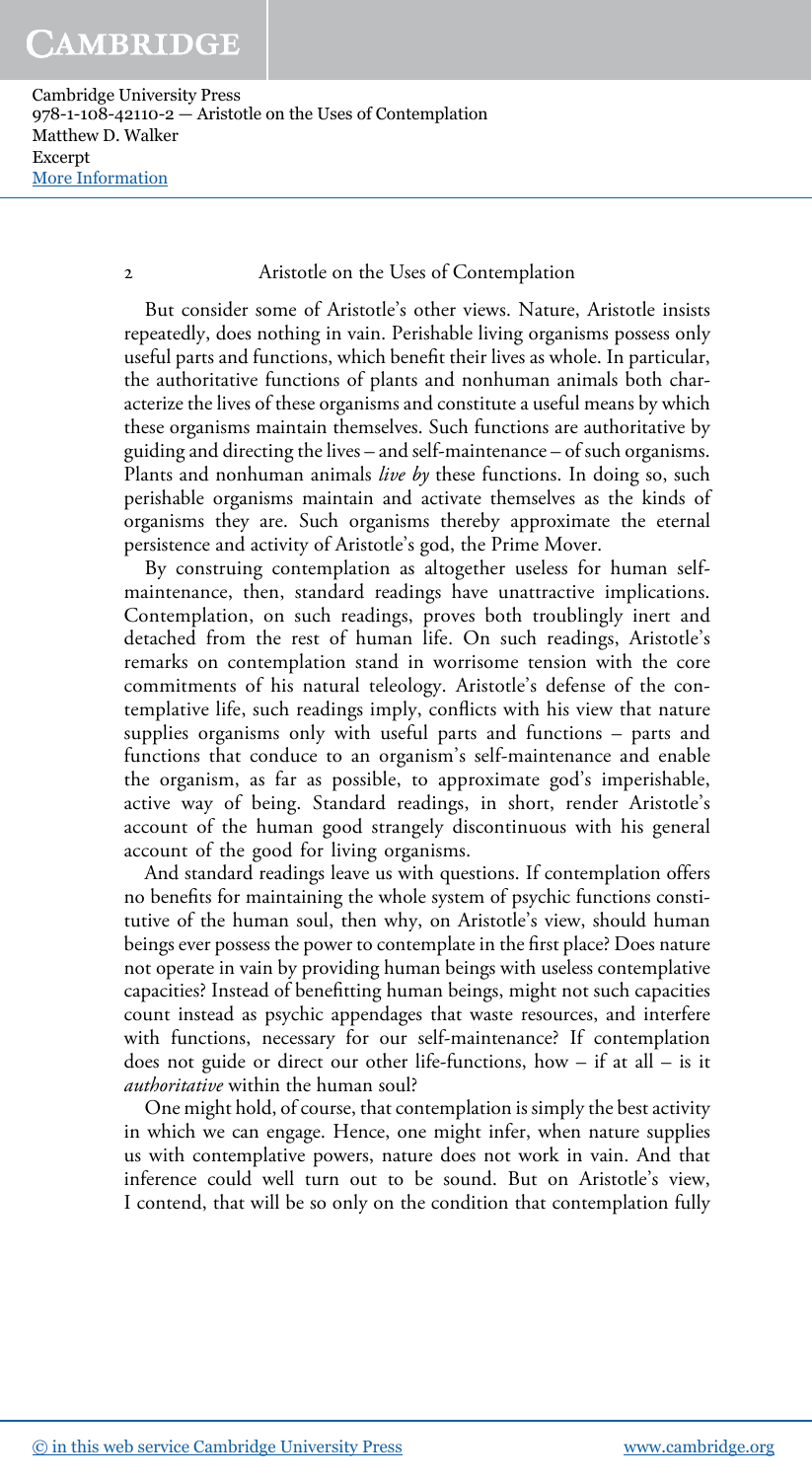## How Can Useless Contemplation Be Central to the Human Good? 3

enables us to approximate the divine – a task that includes contemplation's facilitating the stable persistence of our all-too-mortal lives.

Aristotle's remarks on contemplation generate the utility question: if contemplation is useless, how can it be central to the human good? In what follows, I explore and answer this question. In the first half of the book, I make a fuller case that the puzzle that I have just sketched indeed poses a real problem for Aristotle. In the second half, I offer a systematic response to the utility question, and I articulate a revisionary, broadly naturalistic reading of contemplation's place in the human good. Against standard readings, I argue, contemplation of the eternal and divine actually is useful in the lives of rational animals. Contemplation is an integral function within the economy of human life-activities. Most controversially, I argue that, for Aristotle, contemplation actively guides and benefits the basic nutritive-reproductive (or threptic) functions required for self-maintenance. Aristotle's defense of contemplation is consistent with his general account of the good for living organisms, and continuous with his account of the good for plants and nonhuman animals. His defense coheres, rather than conflicts, with his core teleological commitments.

Some, perhaps, may resist the thought that Aristotle faces the puzzle that I have just articulated. Yet even these readers can accept the account of contemplation's usefulness that I develop. Even if such readers deny that contemplation must be useful in the way I argue, they can still accept that contemplation *can be* useful. For these readers, I offer a textually grounded account of how contemplation can play a more active role in human affairs than standard readings have proposed.

In the 1970s, Thomas Nagel and Kathleen V. Wilkes first saw that Aristotle's defense of contemplation generated something like the utility question.<sup>2</sup> Both noticed that Aristotle's remarks on contemplation's uselessness raise puzzles about contemplation's benefits for human beings. Both Nagel and Wilkes proposed, however, that Aristotle had theological resources to defend contemplation as authoritative and beneficial. They thought that Aristotle could defend contemplation's centrality to the human good simply on the basis of contemplation's status as a divine activity, one that the gods enjoy. Nevertheless, they agreed, Aristotle's resulting account of contemplation's contribution to the human good was discontinuous with his account of how the authoritative functions of other organisms benefited those organisms.

2 See Nagel ([1972] 1980) and Wilkes ([1978] 1980).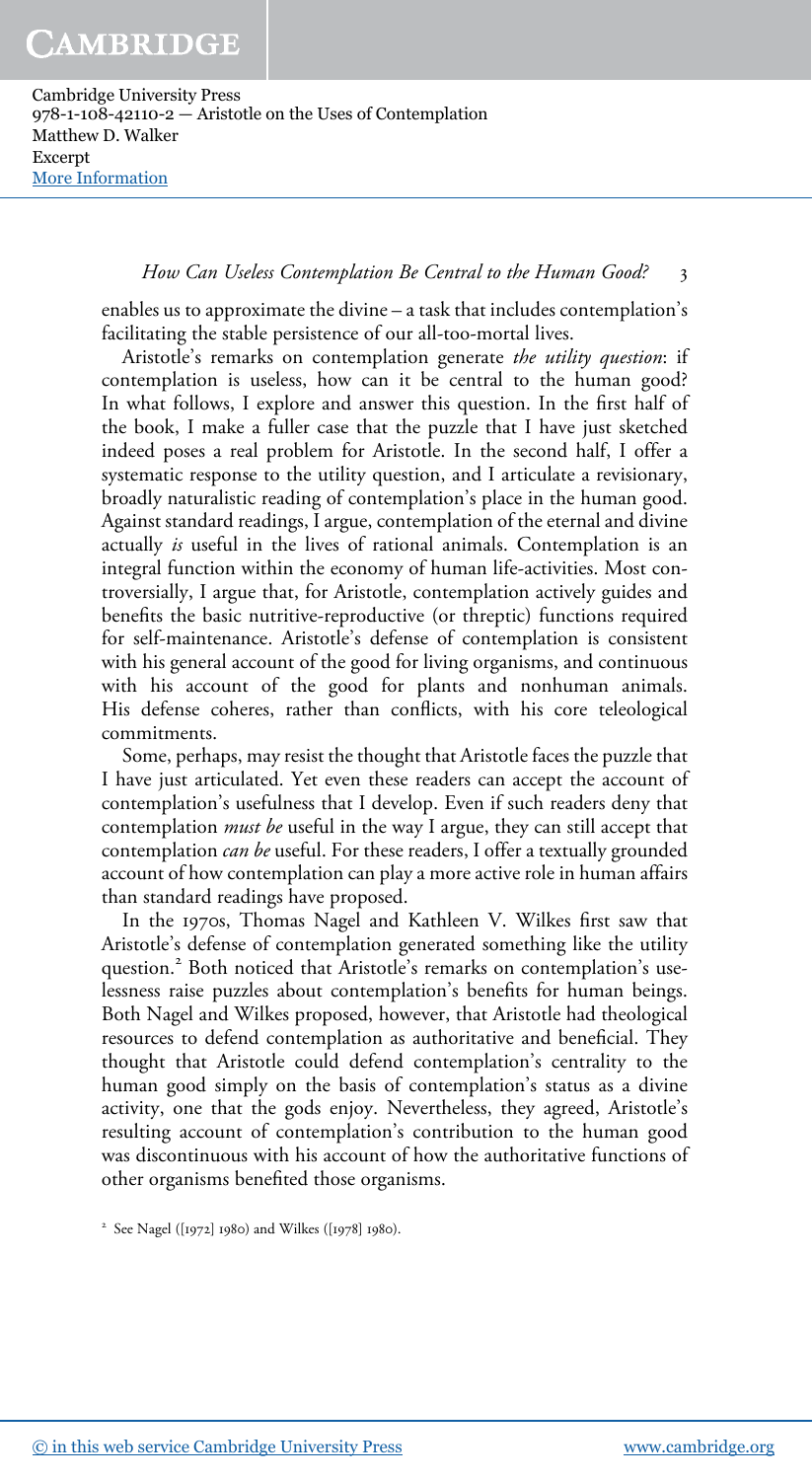4 Aristotle on the Uses of Contemplation

Since then, debates concerning Aristotle's views on contemplation have centered on whether contemplation is happiness's sole constituent.<sup>3</sup> While this question about Aristotle is important, it is nevertheless not the only question. In my view, scholars have yet to appreciate the full significance of Nagel's and Wilkes's insights concerning the tensions and puzzles that Aristotle's remarks on contemplation's uselessness introduce into Aristotle's account of the human good. Regardless of whether one thinks that contemplation is happiness's sole component, or whether one thinks that contemplation is only one of many goods constitutive of happiness, one faces – and must address – the utility question.

Hence, I revisit the issues that Nagel and Wilkes first opened up, yet which have since been neglected. I build on Nagel's and Wilkes's insights, but defend a novel account of contemplation's beneficial value. Contemplation, I argue, benefits human beings just as nutrition and reproduction benefit plants, and just as perception and locomotion benefit nonhuman animals. Contemplation, for Aristotle, contributes authoritative guidance over a human being's other life-activities – including the basic selfmaintaining functions of nutrition and reproduction. Contemplation is how human beings live – well. On my reading, human beings live by contemplation in a rich and robust sense.

### 1.2 Some Matters of Method

My account of Aristotle on the uses of contemplation departs from two main approaches that initially tempt the Aristotle interpreter. The first approach doubts that any account of the human good that gives pride of place to contemplation could cohere well with Aristotle's biological and psychological commitments. Highlighting Aristotle's claims for contemplation's uselessness, this approach holds that one would be hard pressed to identify any role for contemplation in human self-maintenance. True, Aristotle admits that some goods are choiceworthy for their own sakes as well as for the sake of higher goods. And so, he allows some goods to be both ends and instrumentally useful for the sake of higher goods. But contemplation, unlike these other goods, is an ultimate end lacking choiceworthiness for the sake of any higher goods. Further, contemplation does not concern itself with human goods. Such an approach, then, would say little about how Aristotle's claims for contemplation's centrality to the

<sup>&</sup>lt;sup>3</sup> These debates were sparked by Hardie (1965). I address these debates in passing throughout Chapter 2, but most fully in Walker (2011).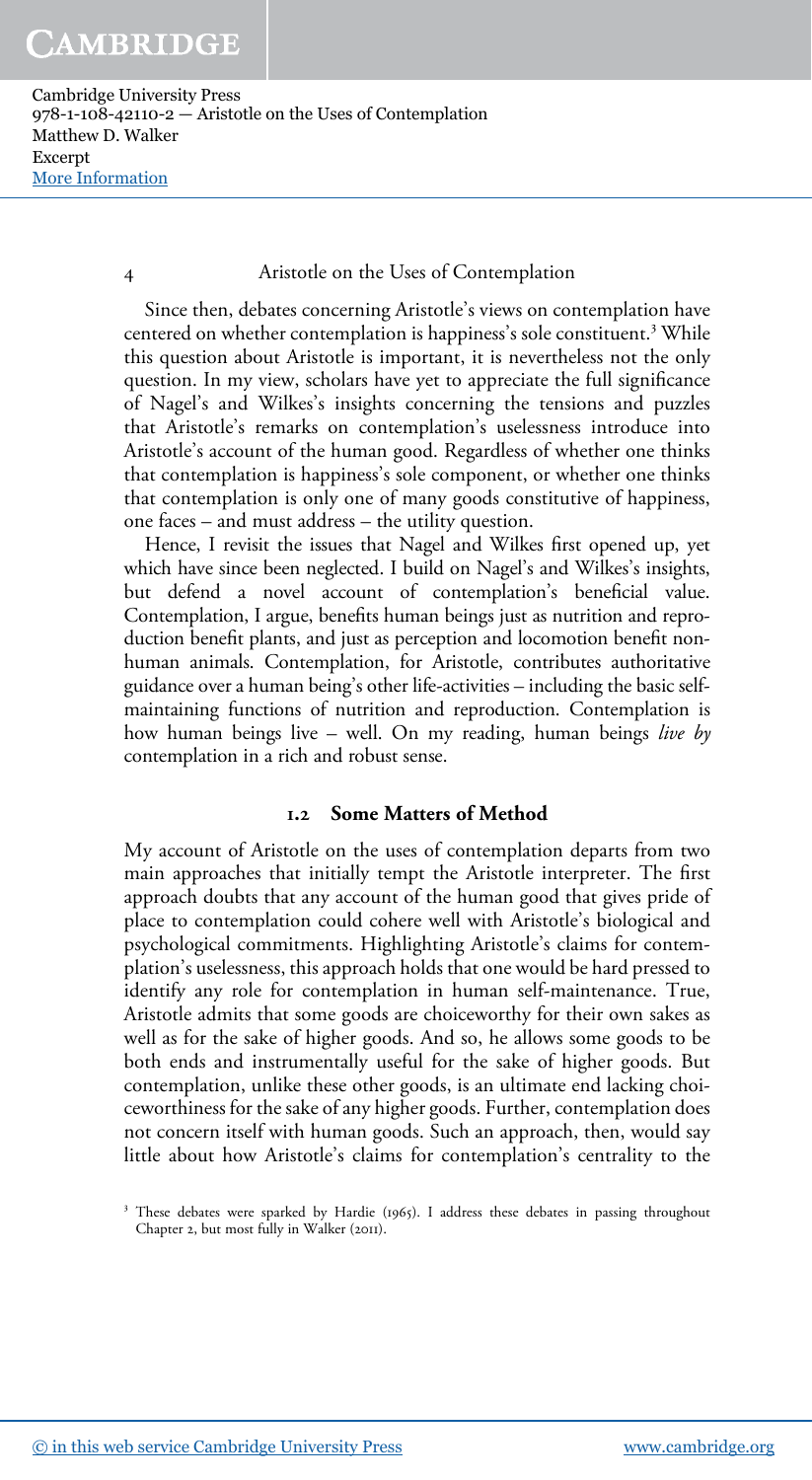## How Can Useless Contemplation Be Central to the Human Good? 5

human good cohere with Aristotelian claims concerning the ways in which the authoritative functions of other organisms benefit those organisms. Instead, this first approach would examine Aristotle's remarks on contemplation's value within a delimited context, perhaps appealing to aspects of Aristotle's theology (viz., the thought that god contemplates and that contemplation is incomparably valuable) to understand why Aristotle thinks contemplation so beneficial.

A contrasting, second approach would situate Aristotle's account of the human good precisely within its biological and psychological contexts. Yet this second approach would say little about contemplation and its orientation toward the divine – again assuming that contemplation of divine objects would have to be useless and irrelevant for self-maintenance. On this second approach, Aristotle's claims about contemplation and its objects either would have to be swept under the rug or explained away. Such an approach would give pride of place to practical wisdom in the human good, while trying to bracket Aristotle's embarrassing remarks on contemplative wisdom.

Against both of these approaches, I explain contemplation's role in the human good in a way that reconciles Aristotle's account with the core commitments of Aristotle's metaphysics, psychology, biology, and theology. Thus, I engage with, and defend my reading by reference to, the full Aristotelian corpus. My argument takes advantage of the full range of available textual evidence, including surviving fragments of Aristotle's lost Protrepticus, which recent scholarship has authenticated.<sup>4</sup>

In focusing principally on the Nicomachean Ethics, but in approaching Aristotle holistically, I integrate insights from various works throughout the Aristotelian corpus. In doing so, I address certain interpretive issues more briefly (and less deeply) than might an atomistic approach, which would focus on specific problems and texts in isolation from the larger corpus. Although I focus more on the forest than on particular trees, a holistic approach to Aristotle is reasonable on three main grounds. (1) Aristotle himself invites a holistic approach by explicitly introducing key metaphysical, psychological, and biological principles in the Nicomachean Ethics itself, especially in I.7's function argument. Theological themes also pervade the Nicomachean Ethics. Likewise, Aristotle explicitly appeals to metaphysical and natural philosophical principles in his *Politics*.<sup>5</sup> Yes, as interpreters, we can understand the Nicomachean Ethics by itself – on a first reading, at least

<sup>4</sup> See Hutchinson and Johnson (2005) and unpublished work A.

<sup>5</sup> See, e.g., Politics I.2, 1252a26–b5; 1252b31–1253a1; 1253a9; a20–26; I.5, 1254a21–33; I.8, 1256b20–22; II.5, 1263a41–b1; III.3, 1276b4–13; VII.8, 1328a21–25.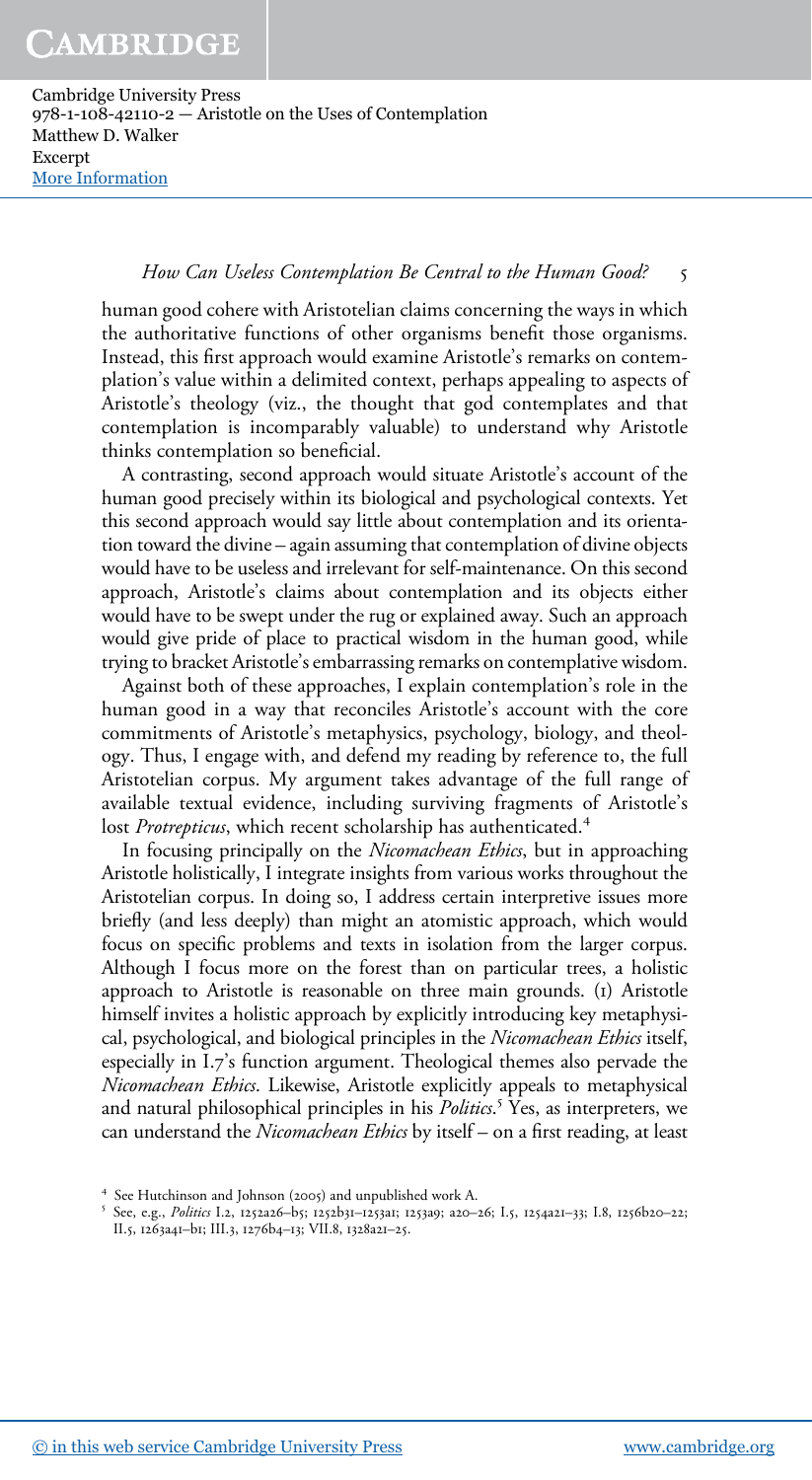6 Aristotle on the Uses of Contemplation

to some extent – without appealing to Aristotle's views in other works. Yet an appeal to other parts of Aristotle's corpus, I argue, is nevertheless necessary for the *fullest* understanding of Aristotle's ethical views.<sup>6</sup> (2) Aristotle does not present his works as parts of a wholly worked-out system. But Aristotle's occasional cross-references to his other works (e.g.,  $EN$ I.6, 1096b7-8; 1.13, 1102a16–28; X.4, 1174b2–4) suggest that he sees his works mutually supporting one another, at least on some points.<sup>7</sup> (3) As a practical matter, the holistic approach enables us to make sense of Aristotle's most puzzling remarks on contemplation and its place in the human good. Hence, this approach is useful for the discoveries it yields.

In An. Post. I.7, Aristotle holds that the various sciences are autonomous, and that one may not apply principles from one science to another science. Such a claim might seem to militate against a holistic approach. Perhaps Aristotle denies that one may fruitfully apply principles from metaphysics or psychology to ethics and politics.<sup>8</sup> Yet Aristotle also grants that principles that apply to one science may also apply to another science, provided that one science (e.g., geometry) encompasses another (e.g., optics) (An. Post. I.7, 75b14–17; I.13, 78b34–79a16). Human beings, however, are composite substances and living organisms. Hence, insofar as the objects studied by ethics and political science are the same objects studied by metaphysics and natural science, metaphysical and natural-scientific principles can still apply to ethics and political science. The claims of ethics and political science should at least not conflict with more encompassing metaphysical and natural-scientific principles. Further, as noted, Aristotle in practice appeals to metaphysical, psychological, and theological principles in his ethics and politics. Therefore, Aristotle accepts only a limited autonomy for the sciences, and allows for a holistic approach to his corpus. 9

- $^6\,$  On the systematic, or holistic, approach to Aristotle's ethics, see the programmatic remarks in Irwin (1980), developed more fully in (1988). See also Reeve (2012: ix). On how attending to metaphysics can deepen our understanding of the EN, see Achtenberg (2002: ch. 3). On Aristotle's ethics in relation to his biology, especially, see Henry and Nielsen (2015), and the essays in their collection.
- <sup>7</sup> Note Aristotle's references to other works (including the Analytics) at EE I.6, 1217a16-17; I.8, 1217b16–23 and 1217b26–29; II.6, 1222b37–38; II.10, 1227a9–11; VIII.3, 1249b15. Aristotle refers to his ethical works, in turn, at Metaphysics A.1, 981b25.
- <sup>8</sup> See Roche (1988a: 53-54), who argues that Aristotle's method in the EN is wholly dialectical. Others (e.g., Scott [2015: ch. 7] and perhaps Kraut [2016: Section 3.2]) argue that appeal to metaphysical and psychological principles is, at best, optional. I address such issues, as well as worries about the differing kinds of precision appropriate the theoretical and practical sciences, further in Chapter 7. But for general replies to such worries, see Shields (2015) and Leunissen (2015).
- 9 See Karbowski (2012: 324–325) and Henry and Nielsen (2015: 2). M. Johnson (2015: 178–186) argues that political science (as a practical science) must be subalternate to theoretical sciences. Cf. Salkever (1990: 115).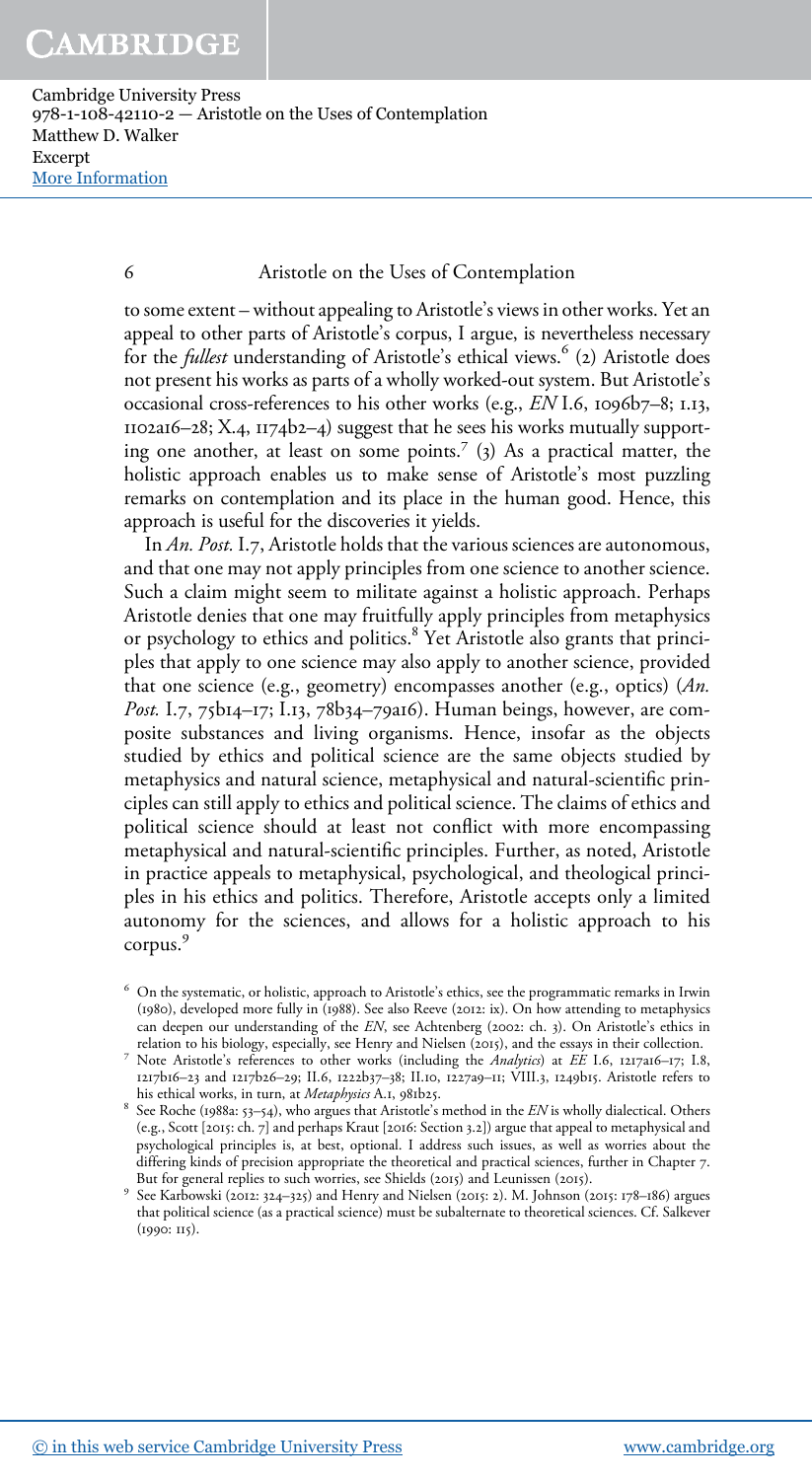# CAMBRIDGE

Cambridge University Press 978-1-108-42110-2 — Aristotle on the Uses of Contemplation Matthew D. Walker Excerpt [More Information](www.cambridge.org/9781108421102)

### How Can Useless Contemplation Be Central to the Human Good? 7

At a local level, I also read the Nicomachean Ethics itself holistically. I examine the Nicomachean Ethics as a unified work with a unified argument. Those who approach the Nicomachean Ethics as a patchwork treatise might view my approach as worrisome and naïve. Skeptical about the Nicomachean Ethics' unity, they contend that perhaps a later editor, say, Andronicus of Rhodes, compiled the work in its current form. Such readers deny the work to be a "book" in anything like the modern sense.<sup>10</sup> Some such readers insist that the Nicomachean Ethics offers an obviously incoherent picture of happiness, one that first portrays happiness as an inclusive end in EN I–IX, but later – inconsistently – depicts happiness as an exclusive end in EN X. For further signs of the treatise's patchwork nature, other such readers point to the treatise's inclusion of two allegedly independent books on friendship (EN VIII–IX) and its two apparently different, and allegedly inconsistent, accounts of pleasure (in EN VII and X). Finally, they note that Books V–VII of the Nicomachean Ethics are identical to Books IV–VI of the Eudemian Ethics. Hence, if the Eudemian Ethics was written first, then the *Nicomachean Ethics* contains three "common" books culled from an earlier work.

In response, I note, first, that any conjectures that Andronicus himself put together the Nicomachean Ethics are highly speculative. Jonathan Barnes, who has questioned the work's unity, himself admits that the evidence for Andronicus' editorship of Aristotle's works is "meagre."<sup>11</sup> As Barnes notes, Plutarch – a key source for the view that Andronicus compiled the works of Aristotle – says only that Andronicus "published" Aristotle's manuscripts. Likewise, Barnes advises caution with Porphyry's claims that Andronicus "divided the works of Aristotle into treatises, collecting related material into the same place." Such reports need not imply that Andronicus *constructed* the works in their current form.<sup>12</sup> Second, claims for the Nicomachean Ethics' patchwork incoherence have been much exaggerated. The alleged incoherencies in the Nicomachean text, as multiple other scholars have argued, result from overly hasty readings of the work as we now have it.<sup>13</sup> The *Nicomachean* text shows a ringcomposition, an organizing feature shared by other unitary ancient texts,

<sup>10</sup> See, e.g., Annas (1993: 216n1) and Barnes (1995: 11).

<sup>&</sup>lt;sup>11</sup> Barnes ([1997] 2015: 435). For doubts about the EN's unity, see Barnes ([1997] 2015: 466n252).

 $12$  Barnes ([1997] 2015: 447). I have benefitted from Roochnik (unpublished).

<sup>&</sup>lt;sup>13</sup> Pakaluk (2011) offers a particularly acute – and, I believe, generally correct – analysis of the  $EN$  as a unity. Pakaluk explains (1) the two discussions of happiness (in Books I and X); (2) the coherence of the different accounts of pleasure in Books VII and X; and (3) the place of Books VIII and IX on friendship within the whole. In different ways, the work of, e.g., Kraut (1989) and G. Lear (2004) shows the general implausibility of simply assuming that Book X is inconsistent with the rest of the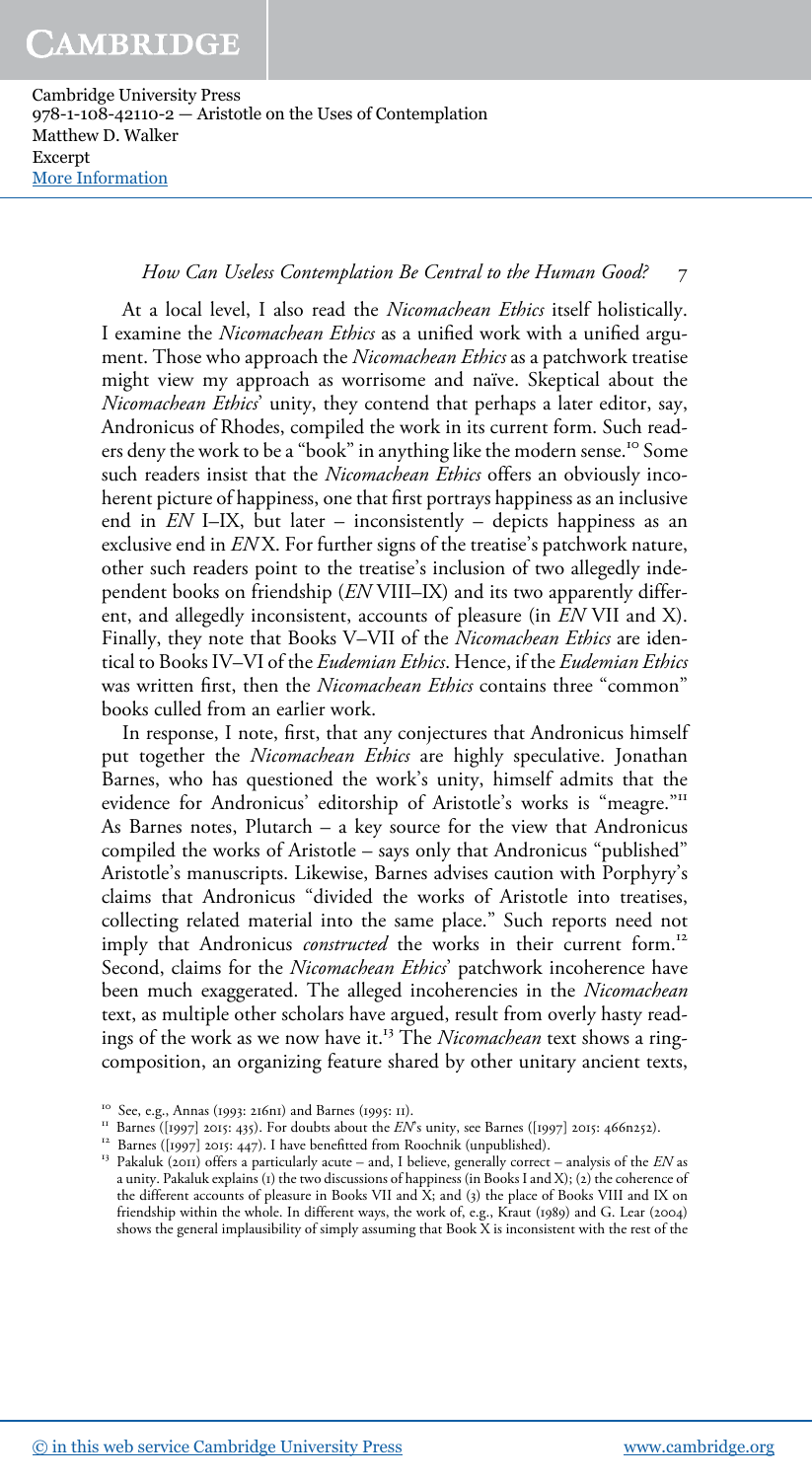8 Aristotle on the Uses of Contemplation

including Plato's Republic.<sup>14</sup> And later parts of the Nicomachean text include probable back references to significantly earlier parts of the text, displaying another kind of textual unity.<sup>15</sup>

Therefore, I adopt, as a defeasible methodological assumption, the view that the Nicomachean Ethics is best read as a whole.<sup>16</sup> (And in the absence of any specific reason to think otherwise, I assume, as a default, that Aristotle composed it as such.) Nor is my choice to read the work as a whole idiosyncratic: I join most other recent commentators in reading the Nicomachean Ethics this way. Ultimately, any unity in the Nicomachean Ethics should be discovered and explained. Yet the same follows for any disunity or incoherence. We must look and see. If a later editor did compile the Nicomachean Ethics, however, this editor knew what he was doing. As Carlo Natali contends, the Nicomachean Ethics is "a skillful construction, the fruit of a mature intelligence." <sup>17</sup> As for the alleged challenge posed by the Eudemian Ethics, one can assume for argument's sake that the Eudemian treatise dates from before the Nicomachean Ethics. Even then, however, nothing prevents the Nicomachean Ethics from constituting a unity. For nothing prevents an author from using material originally composed for one work and finding an integral place for it within another. In our own day, academic books regularly repurpose material originally intended for academic conferences and professional journals. Although including material from disparate sources, such books need not thereby lack structural, argumentative, or generic unity.

The task of reconciling Aristotle's views on contemplation in the human good with his general views on the good for living organisms has led me, as it has led others, to reassess Aristotle's relationship with his teacher, Plato. A certain traditional view of this relationship – which I call, after Raphael's painting, the "School of Athens picture" – portrays Aristotle in fundamental conflict with Plato.<sup>18</sup> One finds a version of this view in Werner Jaeger's influential narrative of Aristotle's career as a progressive series of steps away from Plato.<sup>19</sup> Yet unitarian readers – who attribute a fairly

<sup>14</sup> See Natali (2007: 369; 374–375) and Lockwood (2014).

EN. On the compatibility of the EN VII and EN X accounts of pleasure, see, e.g., Shields (2011). I say more about the place of the friendship books in Chapter 8.

<sup>15</sup> See, e.g., EN IX.3, 1165a12–14; IX.9, 1169b28–30; b30–33; 1170a14–16; X.6, 1176b24–26; X.7, 1178a4–6. Cf. Irwin (2007: 151).

<sup>&</sup>lt;sup>16</sup> Cf. Kraut (1989: 20). <sup>17</sup> Natali (2007: 381).

<sup>1178</sup>a4–6. Cr. Irwin (2007: 1317.<br><sup>16</sup> Cf. Kraut (1989: 20). <sup>17</sup> Natali (2007: 381).<br><sup>18</sup> Or perhaps "the vulgar School of Athens picture." Hare (2007: 7–12) emphasizes Raphael's harmonized portrayal of Plato and Aristotle.

<sup>&</sup>lt;sup>19</sup> See Jaeger (1962), which I discuss in Section 7.5. In his own developmental story, Owen (1965) portrays the early Aristotle as an anti-Platonist.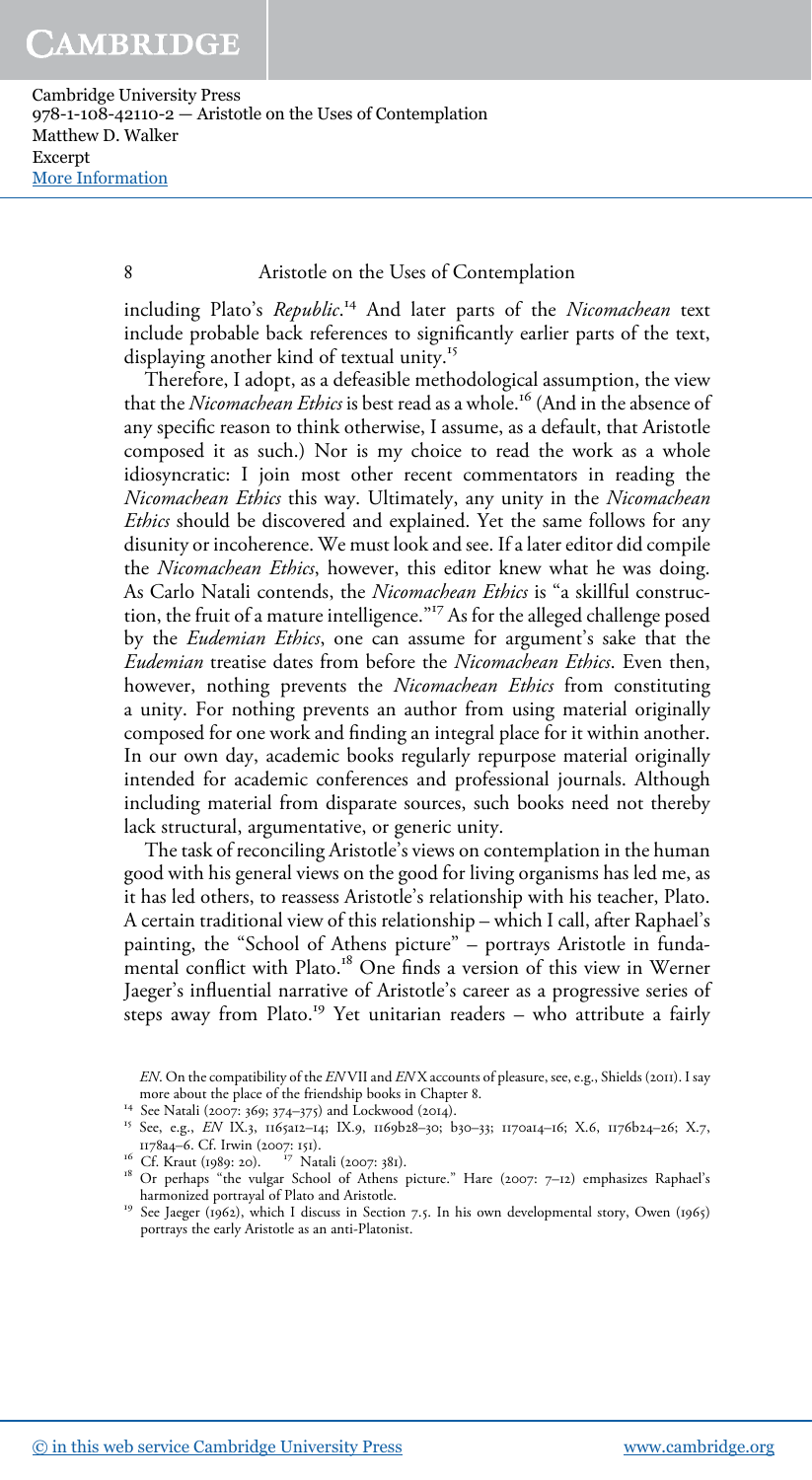### How Can Useless Contemplation Be Central to the Human Good? 9

consistent doctrine to Aristotle throughout all stages of his career – can also accept this conflictual view of Aristotle and Plato.

Aristotle does, to be sure, criticize Plato on multiple issues. But the similarities between Plato and Aristotle are, to my mind, usually more interesting than their differences, and I believe that one should not overstate Aristotle's differences with his teacher.<sup>20</sup> Hence, I often attend to how Aristotle engages with particular Platonic views, especially on key issues in moral psychology and ethics. When we do so attend, we will typically see Aristotle developing Platonic views, though sometimes in surprising new directions.

### 1.3 A Quick Stroll down the Peripatos

As Aristoxenus, a late fourth-century Peripatetic, wrote, "[a] foreknowledge of the road we must travel will enable us to recognize each stage as we reach it, and so lighten the toil of the journey."<sup>21</sup> Here, then, is a map of what follows.

Chapter 2 spells out Aristotle's views on theoretical contemplation and its status as a highest good. Scholars have long debated whether Aristotle's account of happiness is an exclusive or an inclusive one (i.e., whether contemplation is the sole component of happiness, or whether happiness includes goods other than contemplation). The debate between exclusive and inclusive interpreters of Aristotle on happiness, alas, shows no sign of abating. Thus, I adopt a stance that remains neutral on some aspects of the traditional debate. No matter how this debate turns out, I argue, contemplation will, in some sense, be an ultimate end within a human life. Hence, exclusivists and inclusivists have good reason to take the utility question seriously. Along the way, I sketch the nature and proper objects of contemplation. I focus especially on Aristotle's claims for contemplation's uselessness and leisureliness in his "aristocratic" defense of contemplation's status as an ultimate end.

In Chapter 3, I begin to situate Aristotle's account within the broader context of his views on the good for living organisms. In particular, I examine the self-maintenance requirements, and nutritive-reproductive functions, of perishable living organisms. These functions, I suggest,

<sup>&</sup>lt;sup>20</sup> For work that emphasizes continuities between Plato and Aristotle, see, e.g., G. Lear (2004: 5); Gerson (2005); Sheffield (2006). As Linck (2006: 44n1) notes, such an approach was common among medieval Arabic philosophers. See, e.g., Alfarabi's The Harmonization of the Opinions of the Two Sages, Plato the Divine and Aristotle.

<sup>&</sup>lt;sup>21</sup> Aristoxenus, *Elementa Harmonica* II.1 (quoted by Natali [2007: 371]).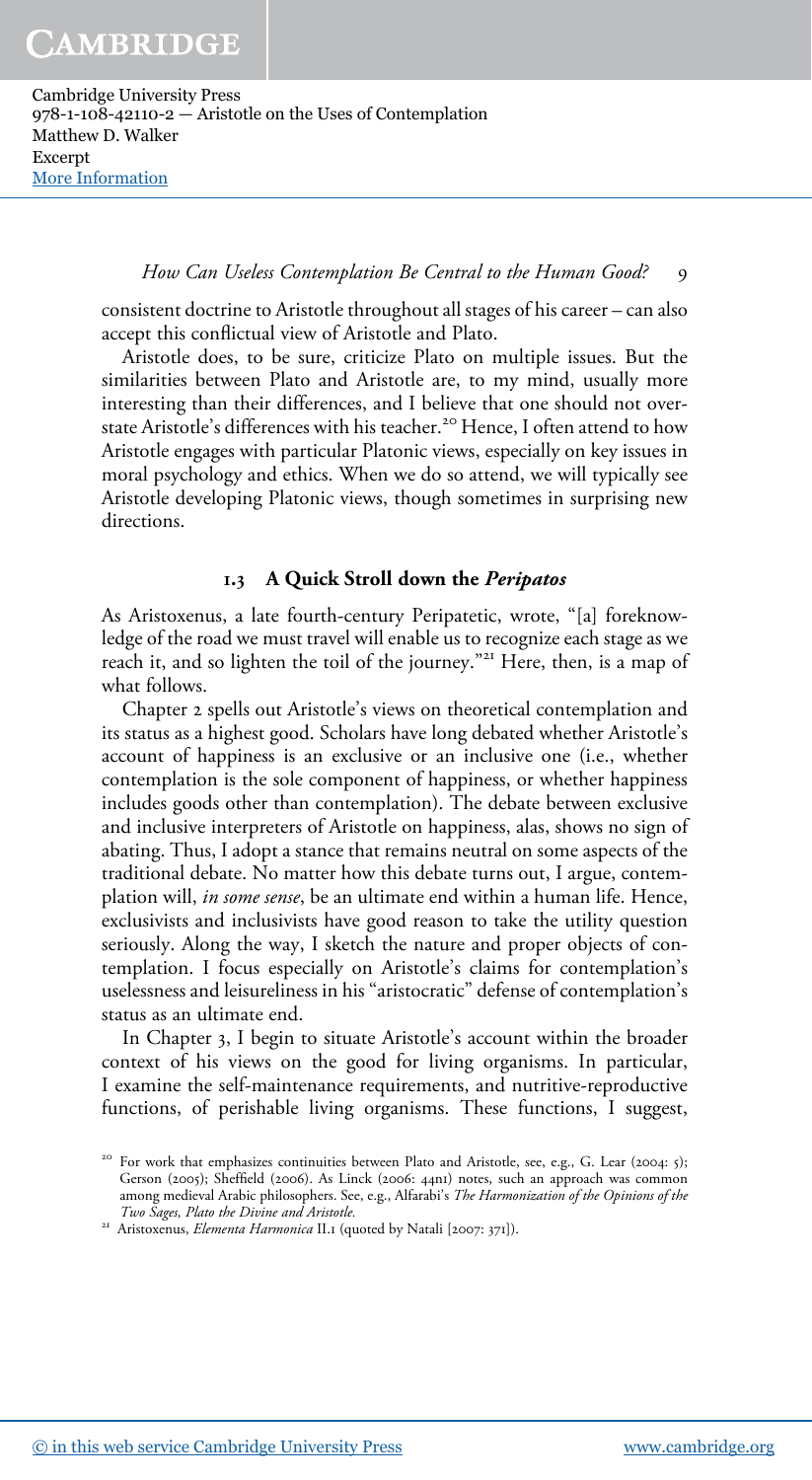10 Aristotle on the Uses of Contemplation

address a fundamental set of needs that Aristotle's account of the good for any mortal beings – including human contemplators – must consider.

Chapter 4 builds on these claims by examining perception, the defining power of nonhuman animal life. For Aristotle, perception is the authoritative function in animal life, and *authoritative* in two senses. Perception is the power *subserved* by an animal's lower-level threptic functions. Perception, however, also *guides* an animal's lower-level threptic activity. On the basis of Aristotle's remarks on plant and animal life, I provide a generalized account of Aristotle's views on the good for living organisms as such, and of how such organisms attain their good by approximating the divine. On my reading, living organisms approximate the divine and attain their good by persisting and being active *as* the kinds of beings they are, i.e., by exercising their authoritative functions as part of a full, self-maintaining pattern of life-activity.

Chapter 5, then, reconsiders Aristotle's remarks on contemplation's role in the human good against the backdrop of Aristotle's general account of the good for living organisms, and spells out the utility question in fullest detail. For contemplation – if inert, useless, and incapable of guiding lower life-functions – will prevent human beings from fully approximating the divine. I explore, but reject, some initial responses to the utility question. In particular, I explore the proposal that contemplative nous offers a legitimate exception to the principle that the authoritative functions of living organisms should play some useful role in guiding those organisms' other life-functions. I argue that, for Aristotle, the human possession of contemplative *nous* is properly constrained by the "nature does nothing in vain" principle, and that contemplative nous is an integral function of the human soul. The utility question persists.

Chapter 6 begins my response to the utility question. I temporarily bracket Aristotle's distinction between contemplative and practical intellect. Instead, I examine what role Aristotle thinks reason as a general power of the human soul plays in guiding perceptive and nutritive-reproductive functioning. I focus on reason's guidance of *epithumia* (appetite) and thumos (spirit). These two forms of nonrational desire, which Aristotle's moral psychology borrows from Plato, both directly and indirectly help maintain rational and nonhuman animals. But these forms of nonrational desire seek immediate satisfaction. So, for *epithumia* and *thumos* to function well in human beings, reason as a general power must regulate them so that they harmonize with reason's assessment of what provides for long-term benefit within a complete life. Thus, reason as a general power indirectly guides good nutritive-reproductive activity by regulating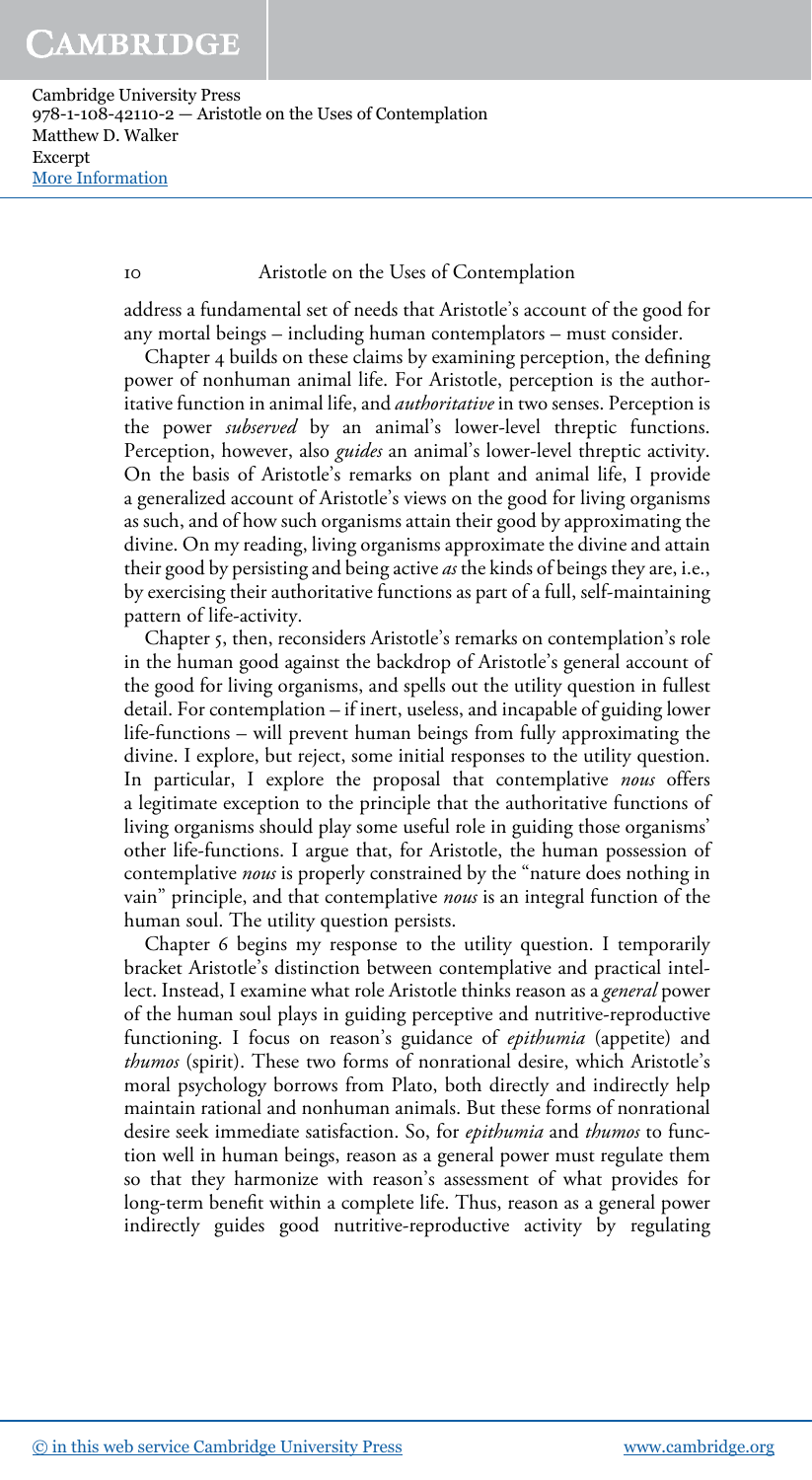## How Can Useless Contemplation Be Central to the Human Good? 11

nonrational desire. Aristotle highlights the *practical* intellect's role in regulating human nonrational desire (and hence, in guiding nutritivereproductive activity). Yet his remarks on reason as a general power provide clues toward solving the utility question. If the contemplative intellect perfects the practical intellect, then the contemplative intellect has an indirect role in guiding a human being's lower life-functions – including, fundamentally, a human being's nutritive-reproductive functions.

But what sort of indirect guidance role? Chapter 7 examines Aristotle's remarks on the role that one's articulate understanding of the human good plays in one's possessing *phronêsis*, or practical wisdom. If contemplation provides such understanding, then contemplation can perfect the practical intellect in a way that will resolve the utility question. To show how contemplation plays this guidance role, I examine a neglected, but crucial, argument in Aristotle's Protrepticus, which addresses worries about contemplation's uselessness. This *utility argument* exhorts its audience to pursue contemplation on the basis of its usefulness for deriving "boundary markers" of the human good, standards by reference to which human beings can judge well. After defending the propriety of appealing to the Protrepticus to address the utility question, I spell out the Protrepticus' proposal. Further, I defend the consistency of Aristotle's utility argument with Aristotle's aristocratic defense of contemplation.

Exactly how can contemplation of eternal and divine objects provide useful cognitive access to boundary markers of the distinctively human good? Chapter 8 tackles this question. In response, the Protrepticus suggests that contemplating the divine clarifies the upper and lower limits of the human good (as distinct from the good for gods and for nonhuman animals). The Nicomachean Ethics, I contend, implicitly commits itself to a similar view. I examine Aristotle's views from EN IX on how contemplating friends elicits self-awareness, and point out limitations that friends have in this respect. By contemplating the divine, I propose, *theôroi* have access to another source of self-awareness free from these limitations. Aristotle's account of contemplation's role in self-awareness concludes in Book X, not in Book IX. Contemplation of the divine, I argue, completes a human agent's self-awareness: it reveals key similarities between the divine and the human, while elucidating essential human limitations.

Chapter 9 shows how the boundary markers of the human good to which contemplation provides cognitive access are useful in practical reasoning. I show how the boundary marker of the human good that contemplators derive through contemplation explains the notions of excess and deficiency at play in Aristotle's accounts of each of the ethical virtues.